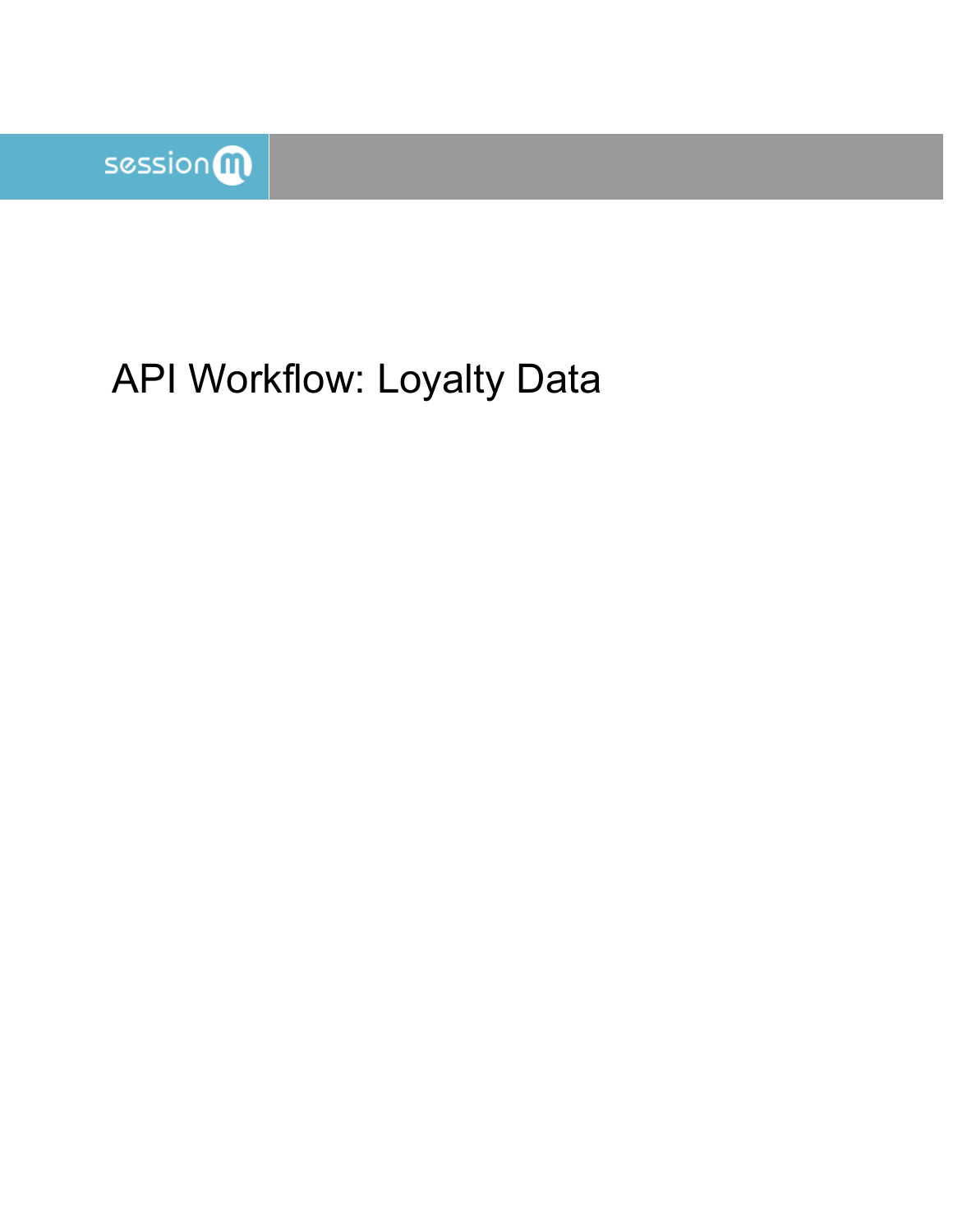## Table of Contents

**[Summary](#page-2-0)** 

Use [Case](#page-2-1)

**Data [Configuration](#page-2-2) Prerequisites** 

**[Step](#page-2-3) by Step** 

Step 1: Lookup the [Customer](#page-3-0) Step 2: [Understand](#page-4-0) the Core Loyalty Response Point and Tier Data in Loyalty [Program](#page-4-1) **Point [Accounts](#page-4-2)** Tiers and [Tier-Qualifying](#page-5-0) Points Point and Tier Data for the User [Object](#page-5-1) Tier Level and Point Data for the Tier [Levels](#page-7-0) Object Tier Level and Point Data for the Point Account [Balances](#page-9-0) Object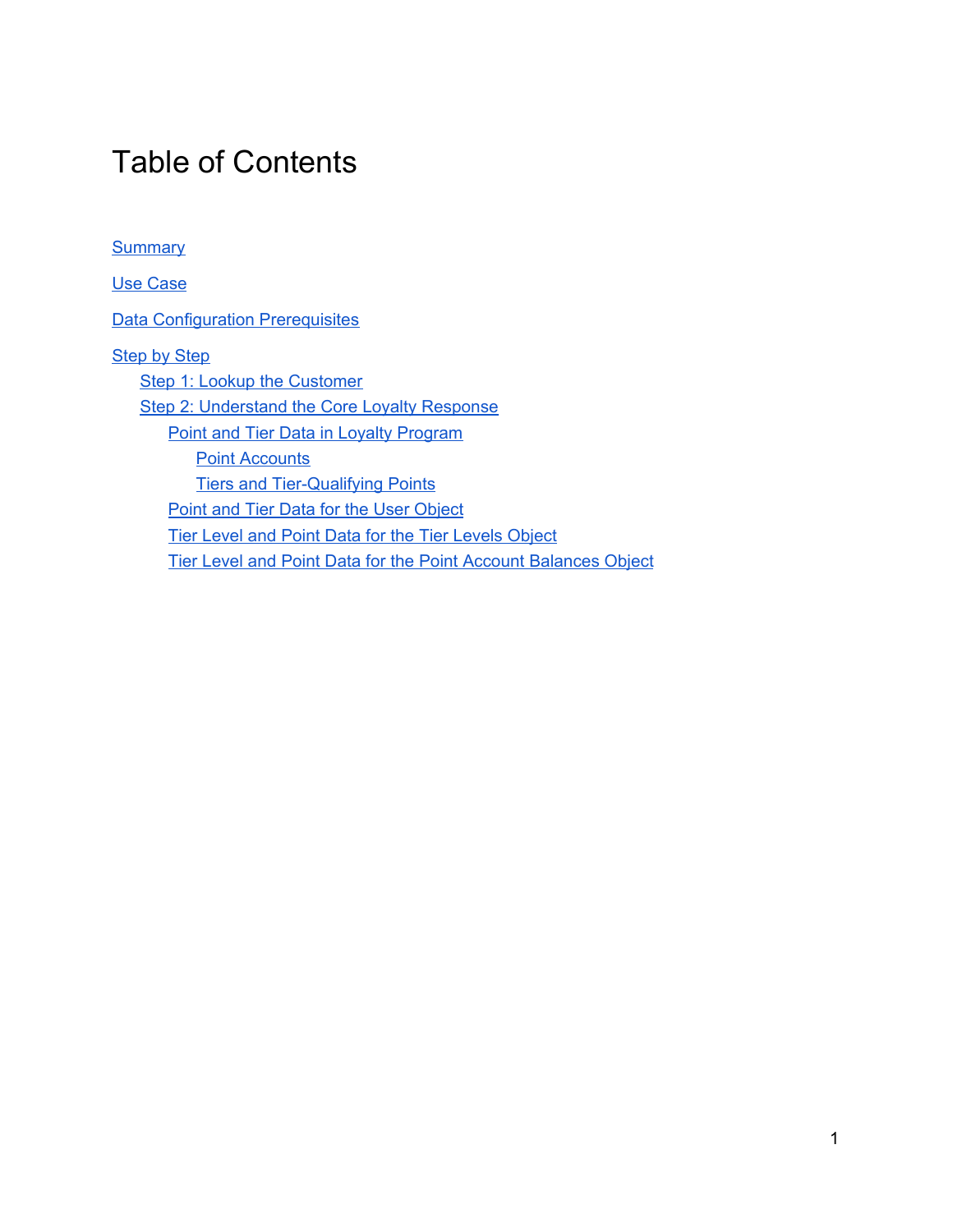## <span id="page-2-0"></span>Summary

Loyalty customers can earn cash back rewards for every dollar they spend, which can be calculated in the SessionM system as points. Additionally, there may be ongoing or campaign-based promotional activities that can earn a loyalty customer more points for their purchases. SessionM supports a client searching for a customer and retrieving that customer's loyalty data.

## <span id="page-2-1"></span>Use Case

The need to see a customer's loyalty data can derive from a variety of different contexts. For example, a client may want to see loyalty program tier information, so they can provide the customer with an offer that incentivizes them to make a purchase and reach the next tier of the loyalty program. These use case steps are typical for clients retrieving the loyalty data associated with a customer:

- Search for customer.
- Examine response for loyalty program data.

## <span id="page-2-2"></span>Data Configuration Prerequisites

This workflow presumes the client and SessionM have performed the following tasks before it can be implemented for retrieving loyalty data:

- Integration engineer has set up incentives domain on SMP.
- Integration engineer has worked with project manager and client to set up tiers/points.
- SessionM has created digital properties.
- Client's development team (focusing on middleware, POS, Web or mobile) has implemented Customer Profile, Points, and Tiers APIs.

## <span id="page-2-3"></span>Step by Step

The workflow describes searching for a customer and retrieving their loyalty program data.

When issuing curl commands for platform transactions, adhere to the following syntax:

- Begin each curl command with either POST or GET.
- Specify: -H 'Content-Type: application/json' -H 'authorization: Basic token'
- $\bullet$  Begin URL with same endpoint  $+$  API key: https://[ENDPOINT]/priv/v1/apps/API\_KEY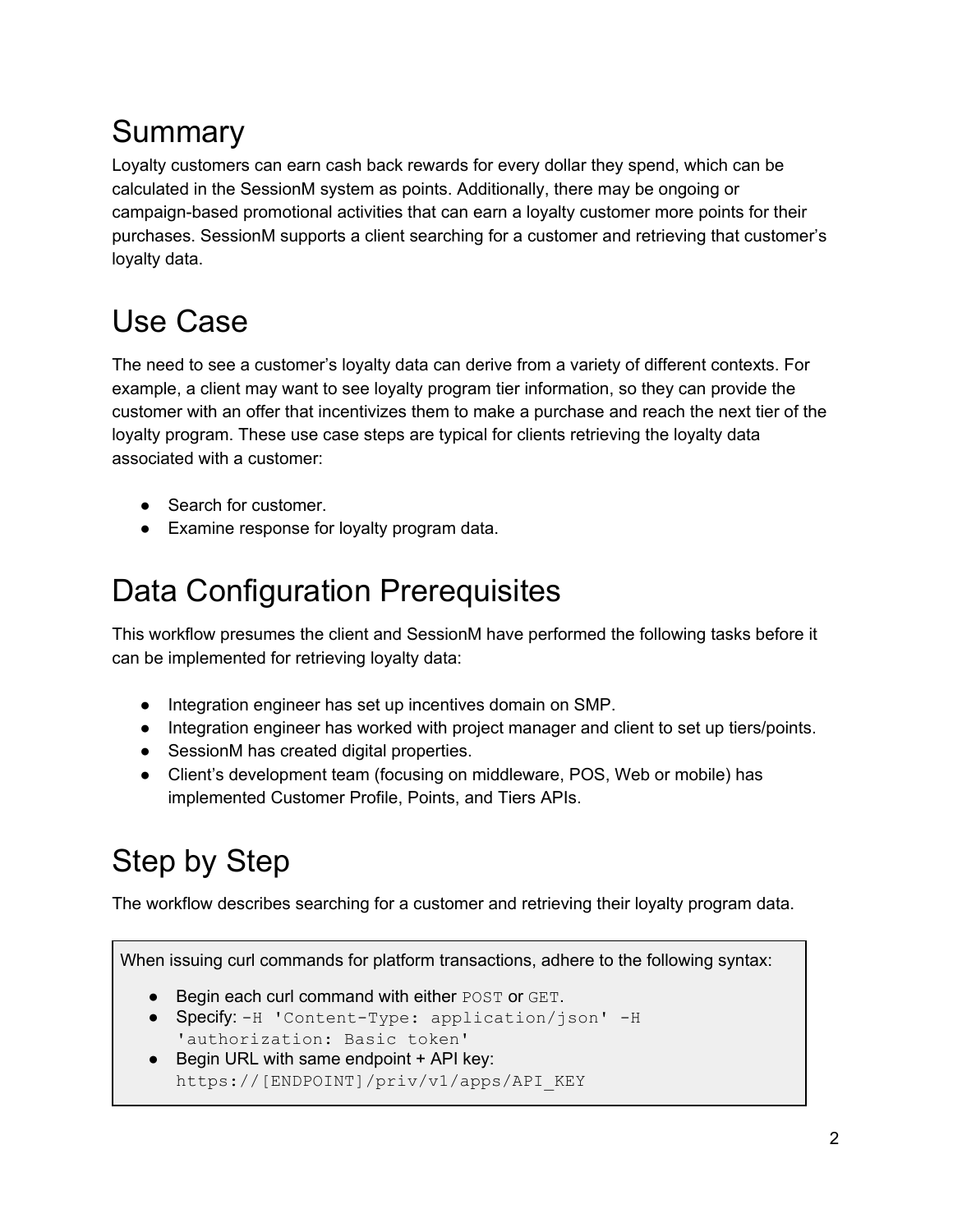## <span id="page-3-0"></span>Step 1: Lookup the Customer

The first step in this workflow is to lookup, or search for, the customer based on a known attribute. Typical queries use the customer's email address, phone number, or external ID. Using the Standard Profile API, specify one of these endpoints to search for the customer:

```
GET /priv/v1/apps/:api_key/users/search?email=test@example.com
GET /priv/v1/apps/:api_key/users/search?external_id=eutest17
GET /priv/v1/apps/:api_key/users/search?mobile_number=5089959991
```
These endpoints can be further refined with additional parameters. So, for example, the endpoint that searches by email might contain these additional parameters and look like this:

```
GET
/priv/v1/apps/:api_key/users/search?email=test@example.com&user[use
r_profile]=true&expand_incentives=true&show_identifiers=true
```
Using this version of the endpoint, you can expect to see the following content in the response:

- Custom attributes (user [user\_profile]=true)
- Expanded incentives data that includes points, tiers or other loyalty fields (expand\_incentives=true)
- External identifiers with their types (show identifiers=true)

For more information on these additional parameters, see the Endpoint [Parameters](https://docs.sessionm.com/server2server/#search-for-a-standard-profile) section for the API that exposes customer search [parameters](https://docs.sessionm.com/server2server/#search-for-a-standard-profile).

After the endpoint makes the request for the query, the platform returns a response object, which is discussed in the next step.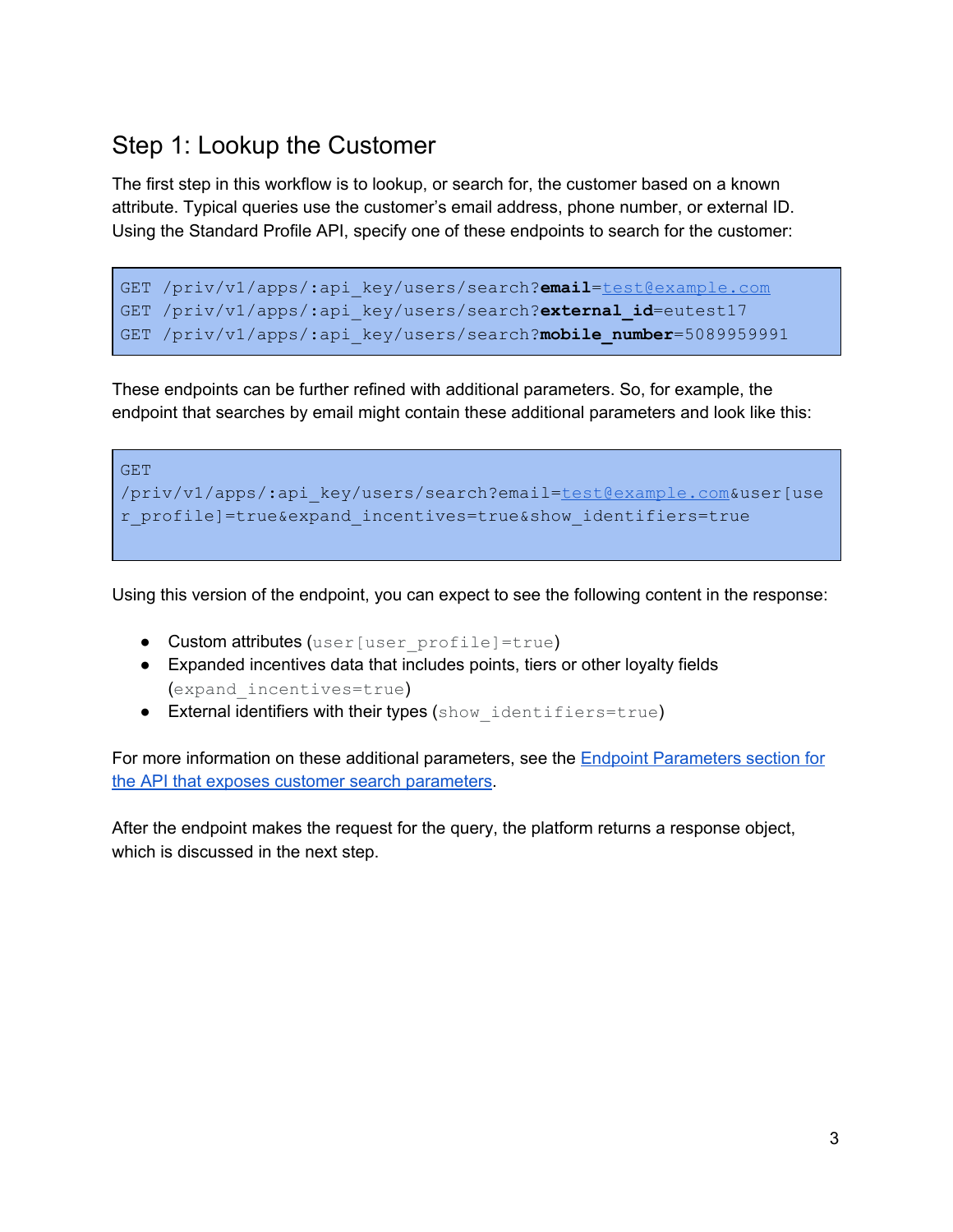## <span id="page-4-0"></span>Step 2: Understand the Core Loyalty Response

The next step in the workflow is understanding the core loyalty data returned in the response for the customer search. Since the response is a reflection of a specific loyalty program, it makes sense to consider the program's design by way of a sample implementation.

### <span id="page-4-1"></span>Point and Tier Data in Loyalty Program

The sample implementation under consideration is the "ACME" loyalty program. Customers can earn cash-back rewards for every dollar they spend, which is calculated in the SessionM system as points. Additionally, there are ongoing, campaign-based promotional activities that can earn a loyalty program member more points for their purchases. Defined cash-out periods are when the member's balances are redeemed in exchange for gift cards.

The amount spent by a loyalty program member in a given year makes them eligible for a particular tier, which gives them access to a set of benefits. SessionM tracks the member's tier status and distance to the next tier as well as manage all maintenance and entry rules governing the program.

#### <span id="page-4-2"></span>Point Accounts

The ACME program stipulates that each customer can have 4 different point accounts: *ACME Spendable Account*, *ACME Spendable Escrow Account*, *ACME Tier-Qualifying Account*, and *ACME Tier-Qualifying Escrow Account*.

When a transaction is loaded to the SessionM system, it triggers the following points outcomes:

- Points are loaded to the *ACME Spendable Escrow Account*. These points stay in escrow for 30 days (the return period). If a return happens, the points are deducted from the escrow account automatically; otherwise, after 30 days, the points automatically roll over to the *ACME Spendable Account*.
- Points are loaded to the *ACME Tier-Qualifying Escrow Account*. These points stay in escrow for 30 days (the return period). If a return happens, the customer remains in the tier, but the points are deducted from the tier-qualifying escrow account; otherwise, these points go to the *ACME Tier-Qualifying Account* and trigger the tier movement immediately.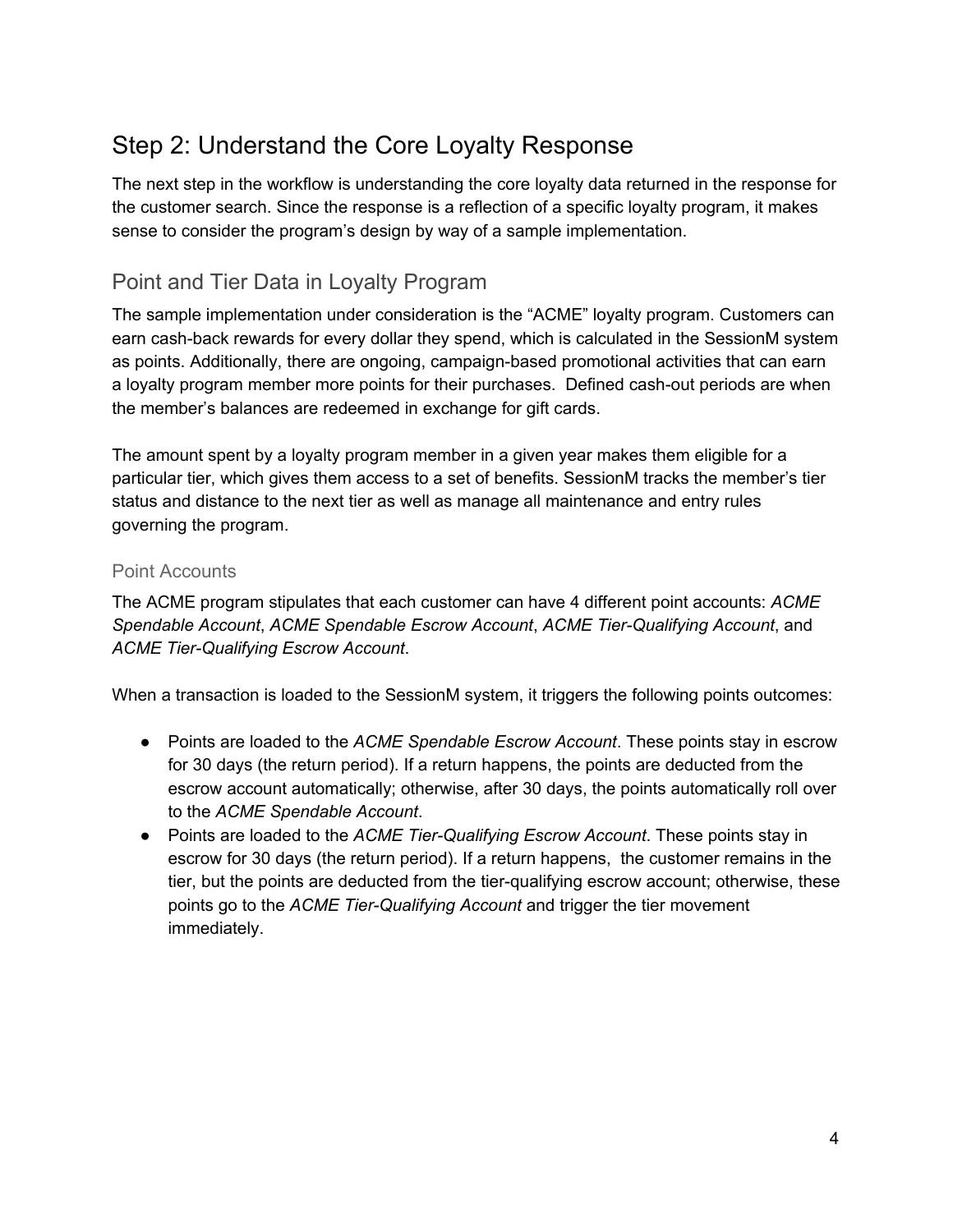### <span id="page-5-0"></span>Tiers and Tier-Qualifying Points

Consult the following table for details on the ACME Tier System:

| Tier        | Rank | Qualification                                                                                                    |  |
|-------------|------|------------------------------------------------------------------------------------------------------------------|--|
| Unenrolled  |      | Default status for customer not enrolled in loyalty program or<br>unenrolled from a loyalty program, if allowed. |  |
| <b>Base</b> |      | Does not expire.                                                                                                 |  |
| Silver      | 2    | Tier expires end of the following calendar year.                                                                 |  |
| Gold        | 3    | Tier expires end of the following calendar year.                                                                 |  |

<span id="page-5-1"></span>Point and Tier Data for the User Object

Part of the response includes attributes that express points and tier data in the *user* object returned for the customer:

#### Response Excerpt

| .                                                   |  |  |  |  |  |
|-----------------------------------------------------|--|--|--|--|--|
| "id": "6cb9eee8-4a90-11e9-b863-0242ac11000c",       |  |  |  |  |  |
| "external id": "ZTEST002",                          |  |  |  |  |  |
| "opted in": true,                                   |  |  |  |  |  |
| "activated": false,                                 |  |  |  |  |  |
| "proxy ids": $[]$ ,                                 |  |  |  |  |  |
| "available_points": 2000,                           |  |  |  |  |  |
| "test points": 0,                                   |  |  |  |  |  |
| "unclaimed achievement count": 0,                   |  |  |  |  |  |
| "email": "ztest002@example.com",                    |  |  |  |  |  |
| "gender": "m",                                      |  |  |  |  |  |
| "dob": "1999-07-01",                                |  |  |  |  |  |
| "created at": "2019-03-19 21:46:17",                |  |  |  |  |  |
| "updated at": "2019-03-22 18:12:03",                |  |  |  |  |  |
| "address": "222 Main St.",                          |  |  |  |  |  |
| "address $2$ ": "APT $11$ ",                        |  |  |  |  |  |
| "city": "BOSTON",                                   |  |  |  |  |  |
| "zip": "02210",                                     |  |  |  |  |  |
| "dma": "506",                                       |  |  |  |  |  |
| "state": "MA",                                      |  |  |  |  |  |
| "country": "USA",                                   |  |  |  |  |  |
| "suspended": false,                                 |  |  |  |  |  |
| "last name": "Lei",                                 |  |  |  |  |  |
| "first name": "ZZZ002",                             |  |  |  |  |  |
| "registered at": "2019-03-19 21:46:17",             |  |  |  |  |  |
| "profile photo url": "/images/account-neutral.png", |  |  |  |  |  |
| "account status": "good",                           |  |  |  |  |  |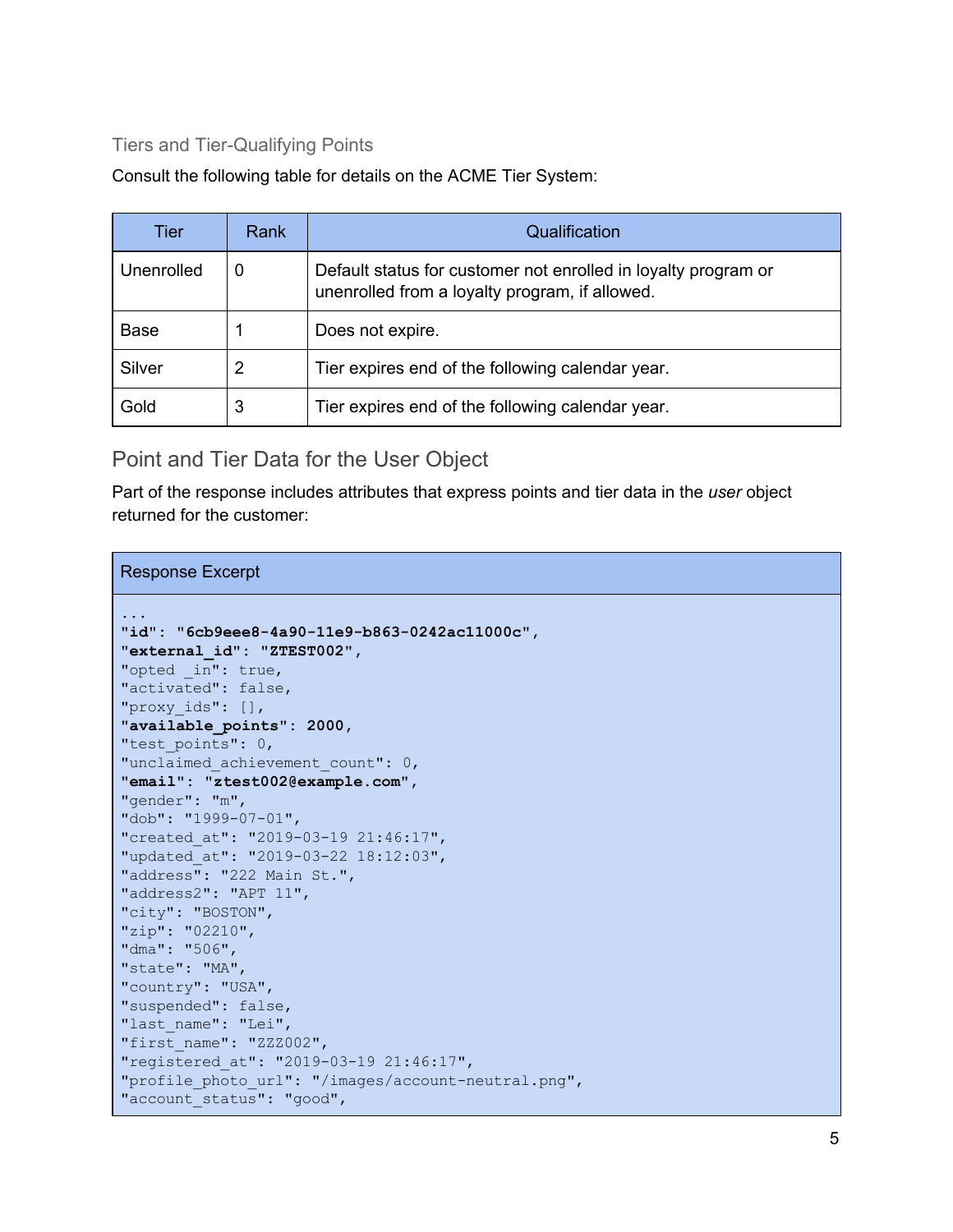```
"current_zip": "02210",
"current_dma": "506",
"current state": "MA",
"current_country": "USA",
"tier": "SILVER",
"tier_system": "ACME Tier System",
"tier_points": 2000,
"next_tier_points": 8000,
"tier_ends_value": 10000,
"tier_entered_at": "2019-03-22 18:12:02",
"tier_resets_at": "2020-03-21 18:12:02",
...
```
This following table describes some of the important attributes (bolded) in the response:

| <b>Response Object</b> | <b>Response Attribute</b> | <b>Description</b>                                                                                                                                                                                                |
|------------------------|---------------------------|-------------------------------------------------------------------------------------------------------------------------------------------------------------------------------------------------------------------|
| user                   | id                        | SessionM user ID associated with customer                                                                                                                                                                         |
| user                   | external id               | External user ID associated with customer.                                                                                                                                                                        |
| user                   | available points          | Total points available for customer. Configurable.<br>Can be ACME Spendable Account balance or can<br>be calculated by adding balance of ACME<br>Spendable Account + balance of ACME Spendable<br>Escrow Account. |
| user                   | email                     | User email address.                                                                                                                                                                                               |
| user                   | tier                      | Current tier name.                                                                                                                                                                                                |
| user                   | tier systm                | Current tier system.                                                                                                                                                                                              |
| user                   | tier points               | Balance of tier-qualifying account.                                                                                                                                                                               |
| user                   | next tier points          | Tier-qualifying points for next tier.                                                                                                                                                                             |
| user                   | tier ends value           | Target balance for next tier.                                                                                                                                                                                     |
| user                   | tier entered at           | Time that current tier was joined.                                                                                                                                                                                |
|                        | tier resets at            | Time that current tier expires.                                                                                                                                                                                   |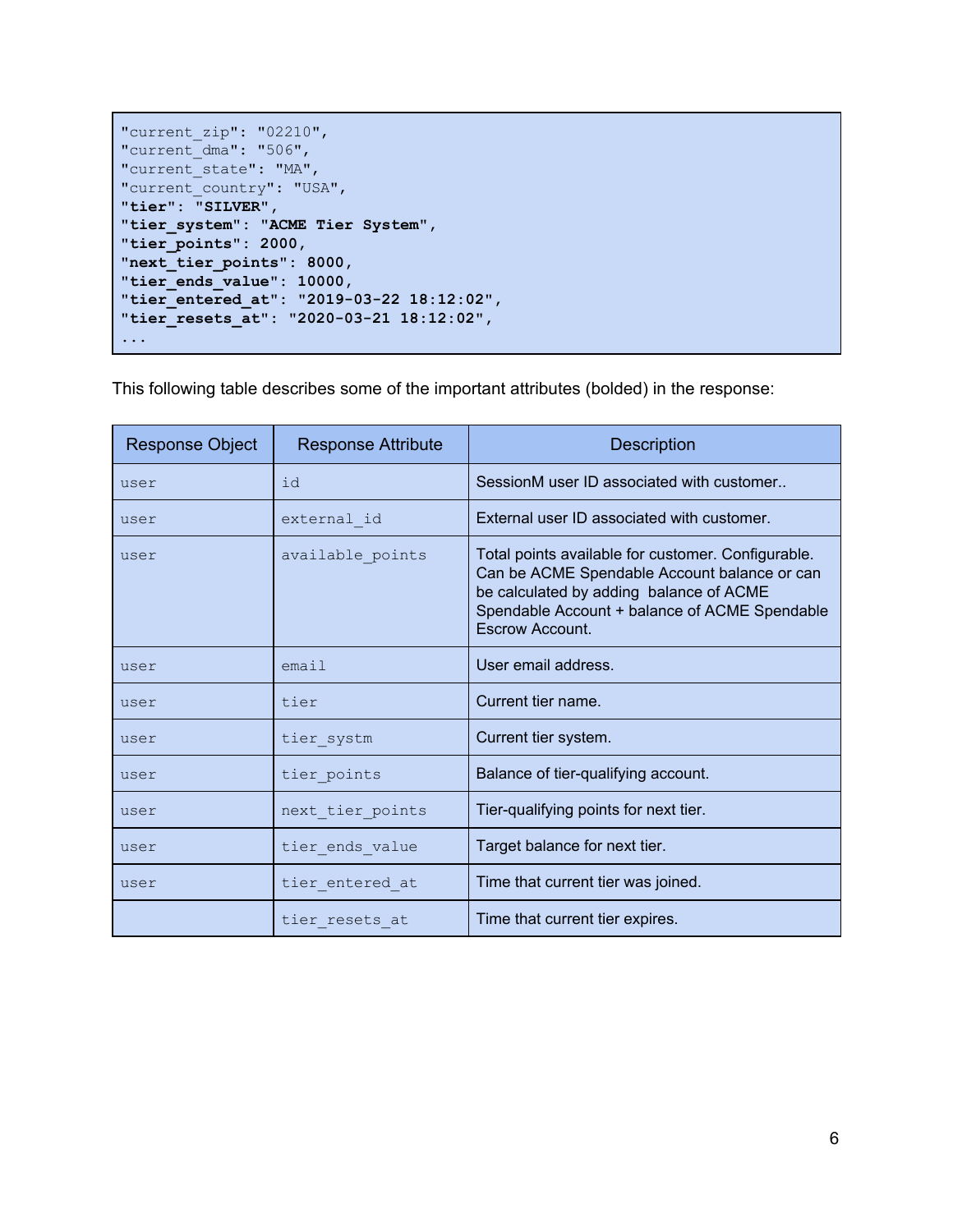### <span id="page-7-0"></span>Tier Level and Point Data for the Tier Levels Object

Part of the response includes attributes that express tier level and points data in the *tier\_levels* object returned for the customer:

```
Response Excerpt
...
"tier details": {
    "tier levels": [{
        "id": "7cbd3226-94fe-4c7e-b680-16da12483afe",
        "tier system id": "057fa4e6-b443-4a2c-a3da-23629e86b34b",
        "tier level id": "33fe1242-dbae-4545-95e0-7c73740b7d61",
        "user_id": "6cb9eee8-4a90-11e9-b863-0242ac11000c",
        "join_date": "2019-03-22T18:12:02.78",
        "tier_overview": {
            "id": "33fe1242-dbae-4545-95e0-7c73740b7d61",
            "tier system id": "057fa4e6-b443-4a2c-a3da-23629e86b34b",
            "retailer_id": "66f9b3f2-7770-4dca-ac8e-2a1ef7e8e54b",
            "name": "SILVER",
            "rank": 2,
            "status": 2
        },
        "next_tier_overview": {
            "id": "913bc21b-3906-4b86-9e23-016d6b286877",
            "tier system id": "057fa4e6-b443-4a2c-a3da-23629e86b34b",
            "retailer_id": "66f9b3f2-7770-4dca-ac8e-2a1ef7e8e54b",
            "name": "GOLD",
            "rank": 3,
            "status": 2
        },
        "tier progress": [{
            "rule tree id": "5f8d9fb1-b4de-4d8e-a7d7-b144182fd84a",
            "rules": [{
                "query result": 2000,
                "rule_id": "f2423f45-cb36-487e-a560-0bc2c6d062f4",
                "parent_id": "d2a7f6df-d878-4ff8-8a19-5936f5d3573f",
                "tree_id": "5f8d9fb1-b4de-4d8e-a7d7-b144182fd84a",
                "rule passed": false,
                "rule": {
                    "discriminator": 2048,
                    "target_balance": 10000,
                    "comparison": 4,
                    "id": "f2423f45-cb36-487e-a560-0bc2c6d062f4",
                    "retailer_id": "66f9b3f2-7770-4dca-ac8e-2a1ef7e8e54b",
                    "parent_id": "d2a7f6df-d878-4ff8-8a19-5936f5d3573f",
                    "rank": 0,
                    "is new": false,
                    "constraints": [{
                        "discriminator": 8,
                        "point_accounts": {
```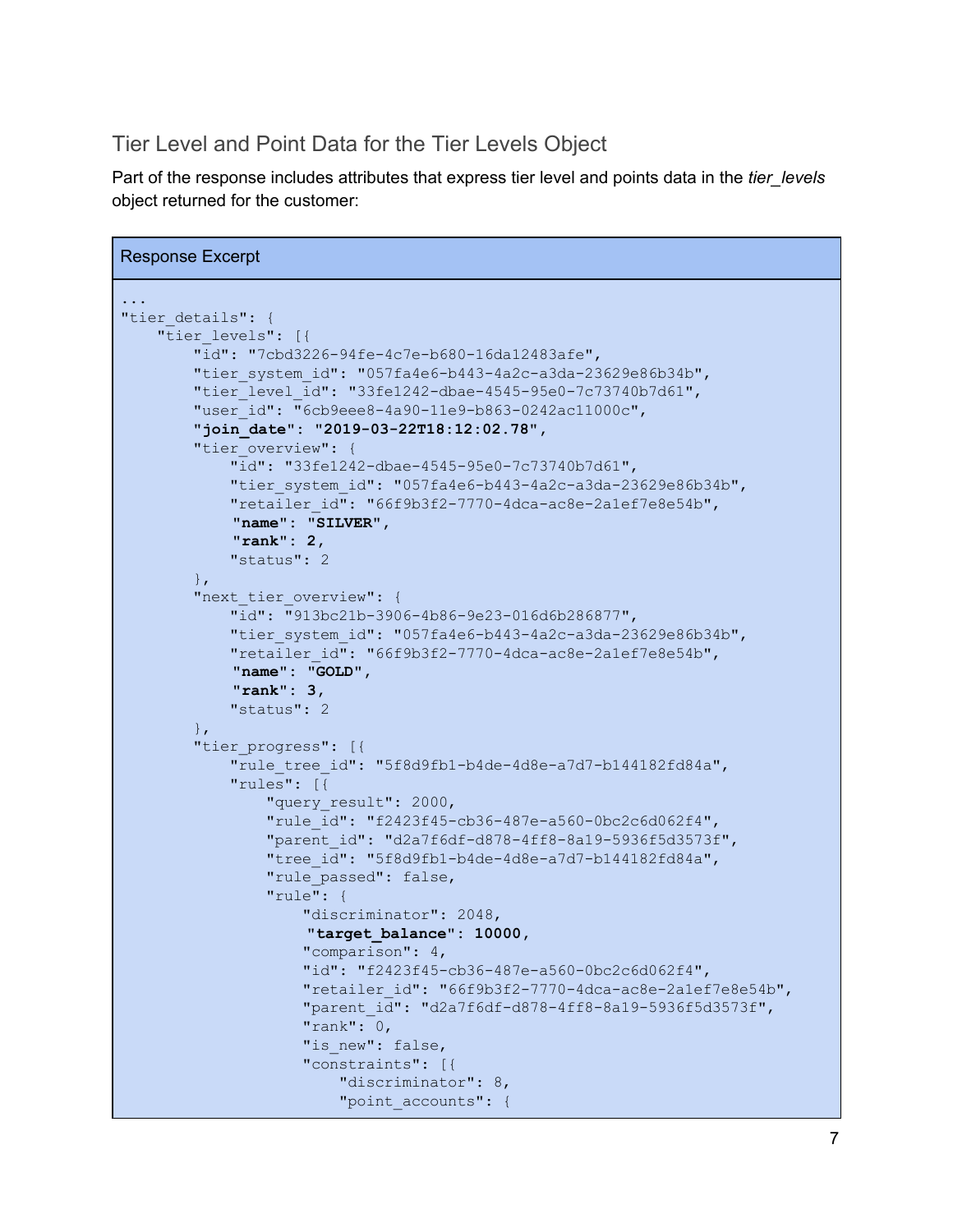```
"d519facf-bdf8-a4683b20c6f1": "ACME Account"
                        },
                        "id": "f7cf3877-c83b-40f4-a963-202c4a0ebe58",
                        "rule_id": "f2423f45-cb36-487e-a560-0bc2c6d062f4",
                        "is new": false,
                        "rank": 0
                    }]
                },
            "discriminator": 2,
            "rule tree name": ""
       },
...
```
This following table describes some of the important attributes (bolded) in the response:

| <b>Response Object</b> | <b>Response Attribute</b> | <b>Description</b>                                                                                                                      |
|------------------------|---------------------------|-----------------------------------------------------------------------------------------------------------------------------------------|
| tier levels            | join date                 | Time current tier joined.                                                                                                               |
| tier overview          | name                      | Current tier name.                                                                                                                      |
| tier overview          | rank                      | Current tier rank.                                                                                                                      |
| next tier overview     | name                      | Next tier name.                                                                                                                         |
| next tier overview     | rank                      | Next tier rank.                                                                                                                         |
| rule                   | target balance            | Target balance for next tier. Use to<br>calculate points to achieve next tier. Points<br>to next tier = $target$ balance - tier points. |

For more details on the tier system's characteristics, see Tiers and Tier-Qualifying Points.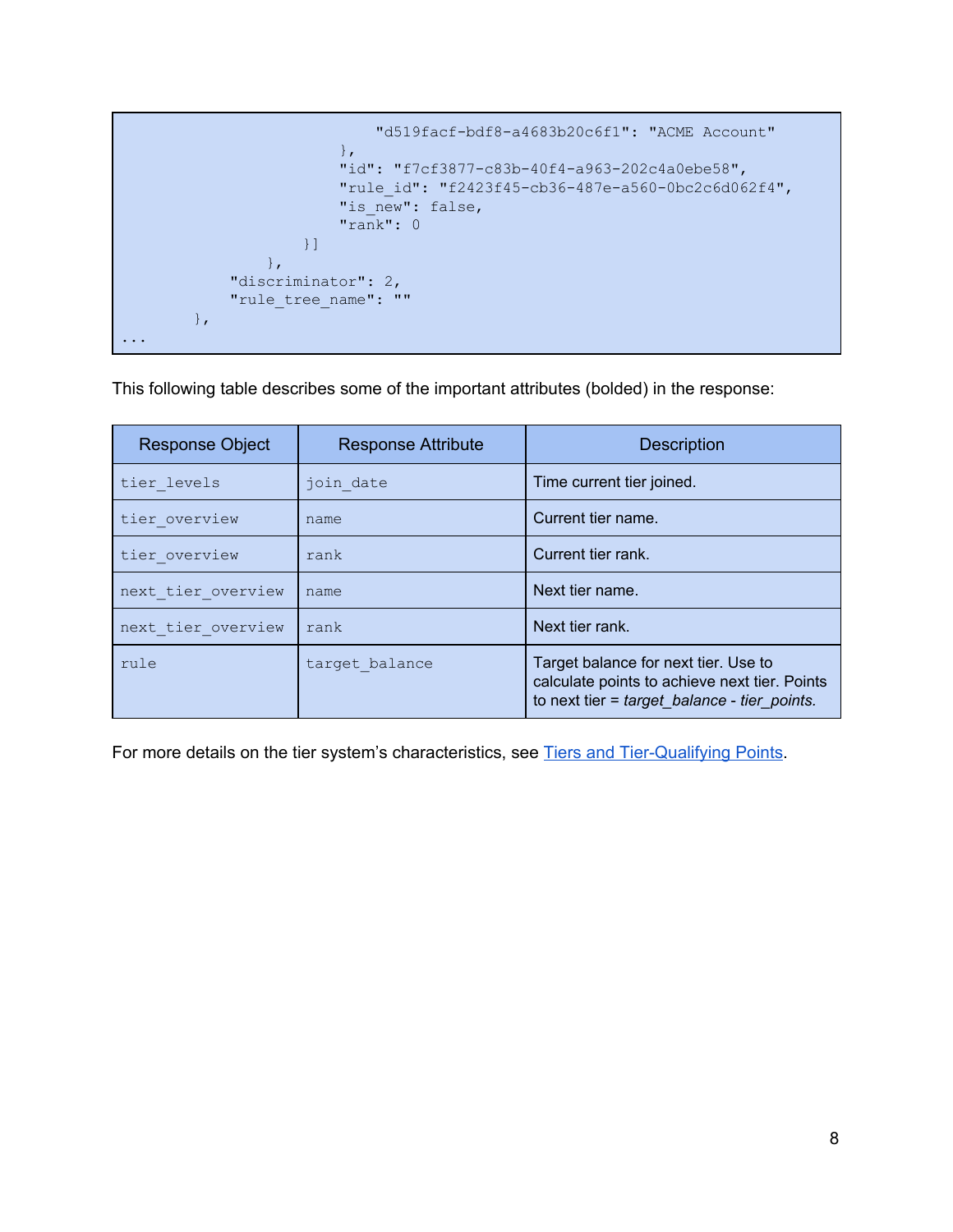### <span id="page-9-0"></span>Tier Level and Point Data for the Point Account Balances Object

Part of the response includes attributes that express tier level and points data in the *point\_account\_balances* object returned for the customer. This object contains the basic information for each of the accounts, as shown below:

```
Response Excerpt
...
"point account balances": {
   "retailer_id": "66f9b3f2-7770-4dca-ac8e-2a1ef7e8e54b",
   "user_id": "6cb9eee8-4a90-11e9-b863-0242ac11000c",
    "summary": {
        "total points": 4000,
        "life time points": 4000
   },
    "details": [
       \{"account_name": "ACME Spendable Account",
            "user_point_account_id": "2ad0914b-55a8-486c-a565-442e728e4e7f",
            "point_account_id": "657ebb21-af8a-48f1-86eb-3d239d7731ab",
            "grouping_label": "Spend",
            "available_balance": 2000,
            "life time value": 2000
        },
        {
            "account_name": "ACME Spendable Escrow Account",
            "user point account id": "",
            "point_account_id": "f7465a37-0c79-45a6-b127-520bf1c696ca",
            "grouping_label": "",
            "available_balance": 0,
            "life time value": 0
        },
        {
            "account_name": "ACME Tier Qualifying Account",
            "user_point_account_id": "282420ea-1a2e-4ce7-8de5-6c007bcec17f",
            "point account id": "d519facf-bdf8-41ae-b6a1-a4683b20c6f1",
            "grouping_label": "Tier",
            "available_balance": 2000,
            "life time value": 2000
        },
        {
            "Account_name": "ACME Tier-Qualifying Escrow Account",
            "user point account id": "",
            "point account id": "r519hacf-bdf8-57ae-b6a1-a4443b20c6c1",
            "grouping_label": "",
            "available_balance": 0,
            "life time value": 0
        }
```